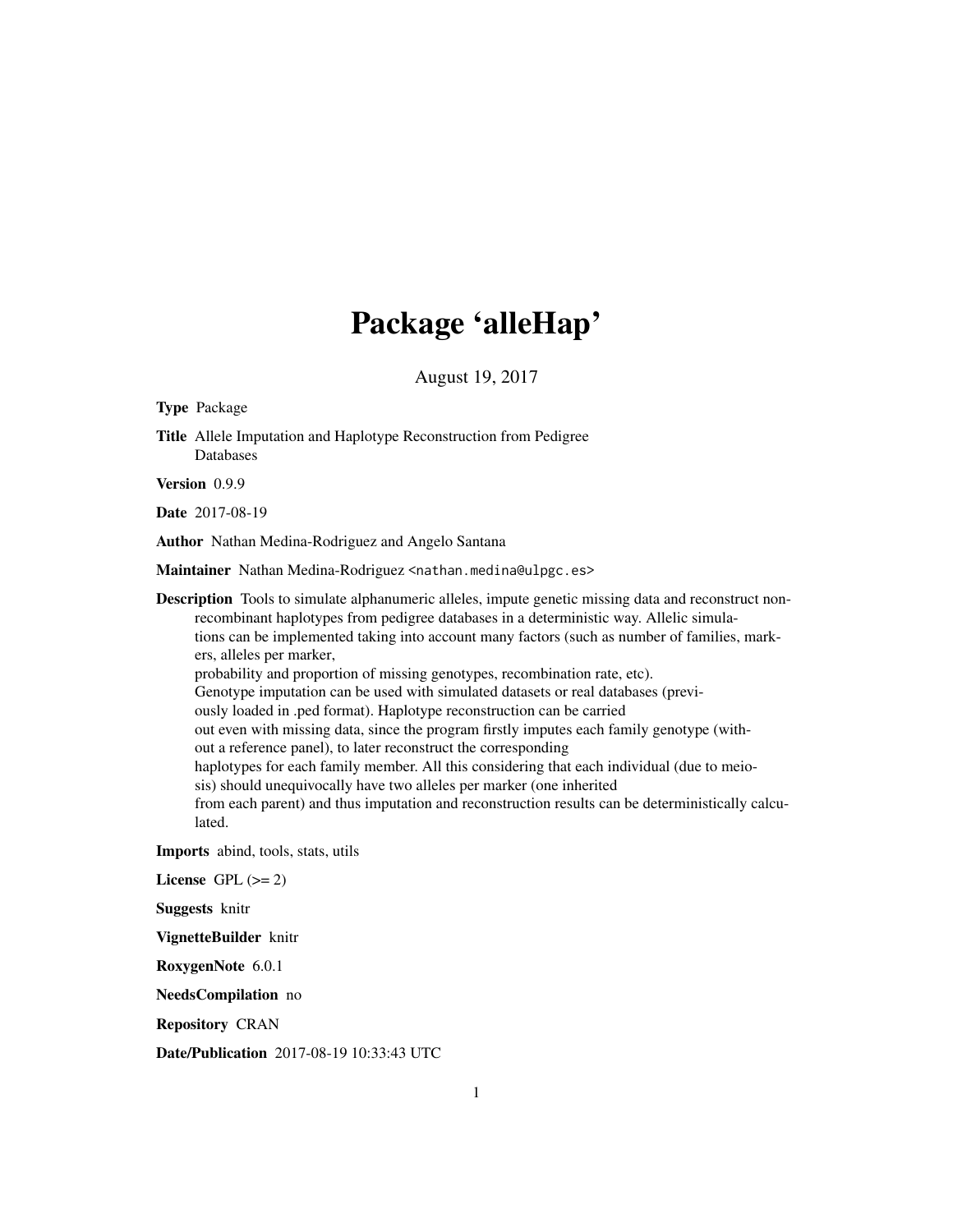# <span id="page-1-0"></span>R topics documented:

| Index |  |  |  |  |  |  |  |  |  |  |  |  |  |  |  |  |  |
|-------|--|--|--|--|--|--|--|--|--|--|--|--|--|--|--|--|--|
|       |  |  |  |  |  |  |  |  |  |  |  |  |  |  |  |  |  |
|       |  |  |  |  |  |  |  |  |  |  |  |  |  |  |  |  |  |
|       |  |  |  |  |  |  |  |  |  |  |  |  |  |  |  |  |  |
|       |  |  |  |  |  |  |  |  |  |  |  |  |  |  |  |  |  |
|       |  |  |  |  |  |  |  |  |  |  |  |  |  |  |  |  |  |

# alleHap-package *Allele Imputation and Haplotype Reconstruction from Pedigree Databases*

# **Description**

Tools to simulate alphanumeric alleles, impute genetic missing data and reconstruct non-recombinant haplotypes from pedigree databases in a deterministic way. Allelic simulations can be implemented taking into account many factors (such as number of families, markers, alleles per marker, probability and proportion of missing genotypes, recombination rate, etc). Genotype imputation can be used with simulated datasets or real databases (previously loaded in .ped format). Haplotype reconstruction can be carried out even with missing data, since the program firstly imputes each family genotype (without a reference panel), to later reconstruct the corresponding haplotypes for each family member. All this considering that each individual (due to meiosis) should unequivocally have two alleles per marker (one inherited from each parent), and thus imputation and reconstruction results can be deterministically calculated.

# Details

| Package: | alleHap                    |
|----------|----------------------------|
| Type:    | Package                    |
| Version: | 0.9.9                      |
| Date:    | 2017-08-19                 |
| Depends: | abind, stats, tools, utils |
| License: | $GPL (=2)$                 |

# Author(s)

Nathan Medina-Rodriguez and Angelo Santana Maintainer: Nathan Medina-Rodriguez <nathan.medina@ulpgc.es>

#### References

Medina-Rodriguez, N. Santana A. et al. (2014) alleHap: an efficient algorithm to reconstruct zerorecombinant haplotypes from parent-offspring pedigrees. BMC Bioinformatics, 15, A6 (S-3).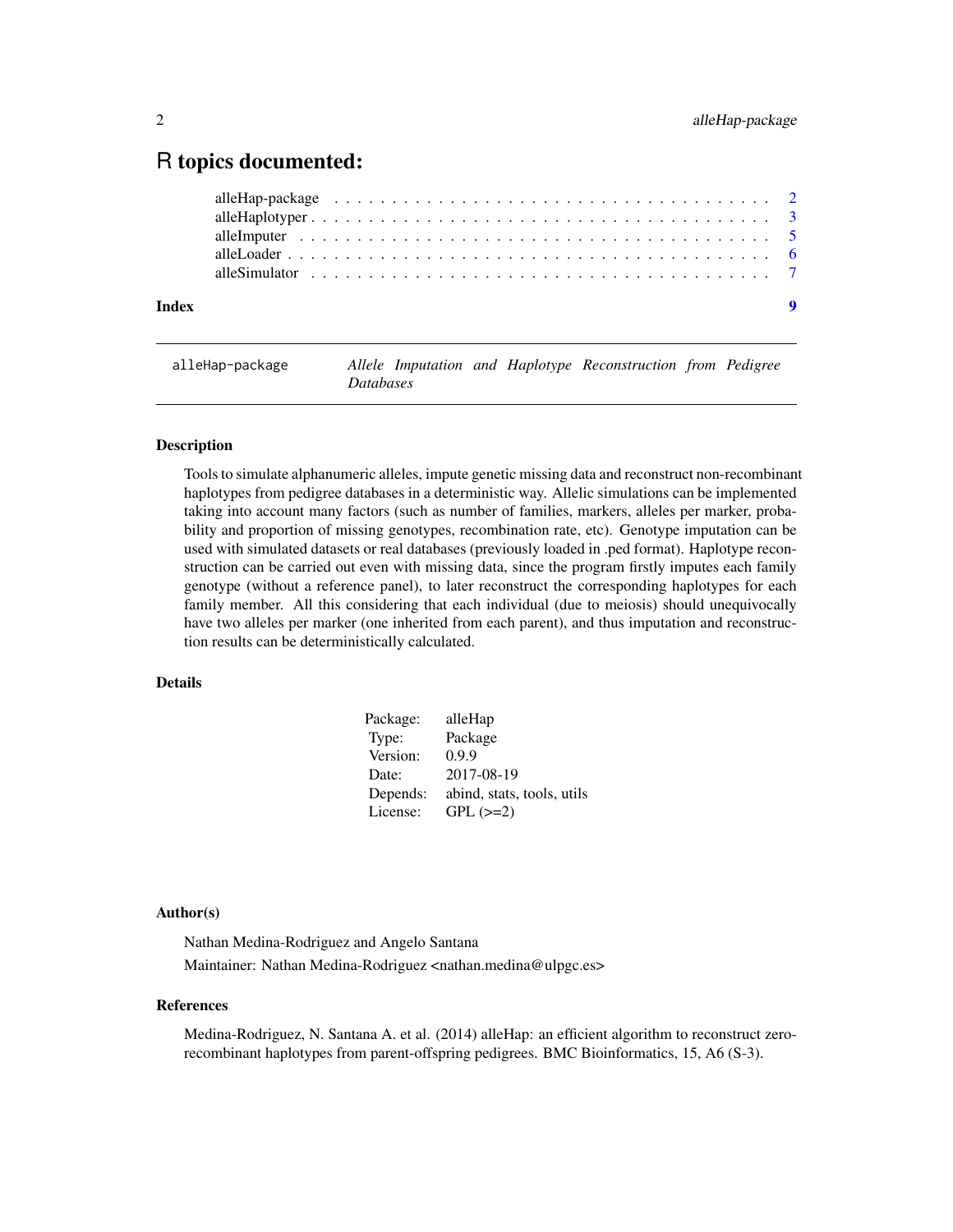# <span id="page-2-0"></span>alleHaplotyper 3

#### Examples

```
## Generation of 10 simulated families with 2 children per family and 20 markers
dataset \leq alleSimulator(10,2,20) # List with simulated alleles and haplotypes
datasetAlls <- dataset[[1]] # Dataset containing alleles
datasetHaps <- dataset[[2]] # Dataset containing haplotypes
## Loading of a dataset in .ped format with alphabetical alleles (A,C,G,T)
example1 <- file.path(find.package("alleHap"), "examples", "example1.ped")
datasetAlls1 <- alleLoader(example1)
## Loading of a dataset in .ped format with numerical alleles
example2 <- file.path(find.package("alleHap"), "examples", "example2.ped")
datasetAlls2 <- alleLoader(example2)
## Allele imputation of families with parental missing data
datasetAlls <- alleSimulator(10,4,6,missParProb=0.2)[[1]]
famsImputed <- alleImputer(datasetAlls)
## Allele imputation of families with offspring missing data
datasetAlls <- alleSimulator(10,4,6,missOffProb=0.2)[[1]]
famsImputed <- alleImputer(datasetAlls)
## Haplotype reconstruction for 3 families without missing data.
simulatedFams <- alleSimulator(3,3,6)
(famsAlls <- simulatedFams[[1]]) # Original data
famsList <- alleHaplotyper(famsAlls) # List containing families' alleles and haplotypes
famsList$reImputedAlls # Re-imputed alleles
famsList$haplotypes # Reconstructed haplotypes
## Haplotype reconstruction from a PED file
pedFamPath <- file.path(find.package("alleHap"), "examples", "example3.ped") # PED file path
pedFamAlls <- alleLoader(pedFamPath,dataSummary=FALSE)
pedFamList <- alleHaplotyper(pedFamAlls)
pedFamAlls # Original data
pedFamList$reImputedAlls # Re-imputed alleles
pedFamList$haplotypes # Reconstructed haplotypes
```
alleHaplotyper *Haplotyping of a dataset composed by several families.*

#### Description

By analyzing all possible combinations of a parent-offspring pedigree in which parents may be missing (missParProb>0), as long as one child was genotyped, it is possible an unequivocal reconstruction of many parental haplotypes. When neither parent was genotyped (missParProb==1), also it is possible to reconstruct at least two parental haplotypes in certain cases. Regarding offspring haplotypes, if both parents are completely genotyped (missParProb==0), in majority of cases partial offspring haplotypes may be successfully obtained (missOffProb>0).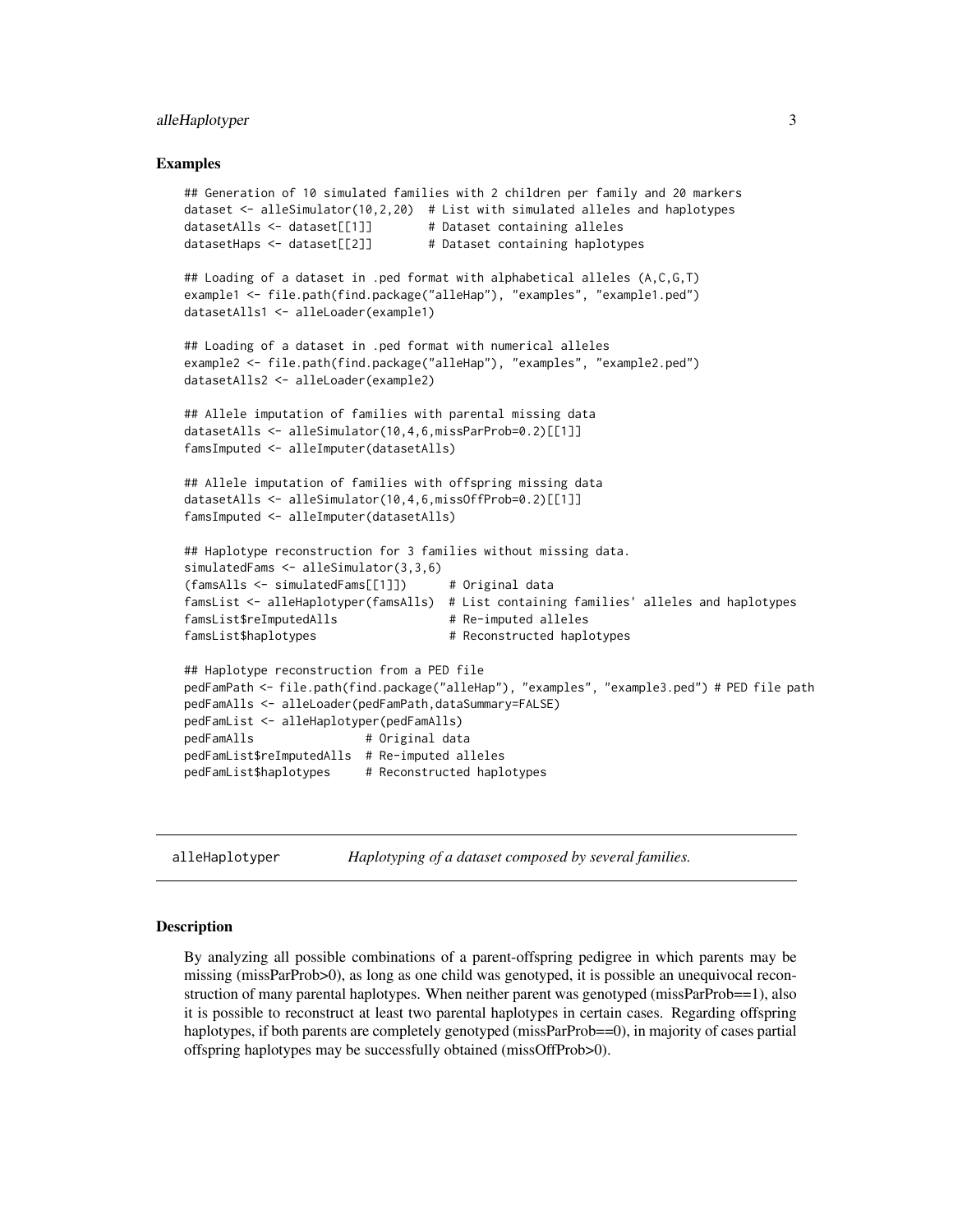#### Usage

```
alleHaplotyper(data, NAsymbol = "?", alleSep = "", invisibleOutput = TRUE,
  dataSummary = TRUE)
```
#### Arguments

| data            | Data containing non-genetic and genetic information of families (or PED file<br>path). |
|-----------------|----------------------------------------------------------------------------------------|
| NAsymbol        | Icon which will be placed in the NA values of the haplotypes.                          |
| alleSep         | Icon which will be used as separator of the haplotype alleles.                         |
| invisibleOutput |                                                                                        |
|                 | Data are not shown by default.                                                         |
| dataSummary     | A summary of the data is shown by default.                                             |

#### Value

Re-imputed alleles and haplotypes for each loaded family.

## References

Medina-Rodriguez, N. Santana A. et al. (2014) alleHap: an efficient algorithm to reconstruct zerorecombinant haplotypes from parent-offspring pedigrees. BMC Bioinformatics, 15, A6 (S-3).

# Examples

```
## Haplotype reconstruction for 3 families without missing data.
simulatedFams <- alleSimulator(3,3,6)
(famsAlls <- simulatedFams[[1]]) # Original data
famsList <- alleHaplotyper(famsAlls) # List containing families' alleles and haplotypes
famsList$reImputedAlls # Re-imputed alleles
famsList$haplotypes # Reconstructed haplotypes
## Haplotype reconstruction of a family containing missing data in a parent.
infoFam <- data.frame(famID="FAM002",indID=1:6,patID=c(0,0,1,1,1,1),
                   matID=c(0,0,2,2,2,2), sex=c(1,2,1,2,1,2), phenot=c(2,1,1,2,1,2)Mkrs \leq rbind(c(1,4,2,5,3,6),rep(NA,6),c(1,7,2,3,3,2),
            c(4,7,5,3,6,2),c(1,1,2,2,3,3),c(1,4,2,5,3,6))colnames(Mkrs) <- c("Mk1_1","Mk1_2","Mk2_1","Mk2_2","Mk3_1","Mk3_2")
(family <- cbind(infoFam,Mkrs)) # Original data
famList <- alleHaplotyper(family) # List containing family's alleles and haplotypes
famList$reImputedAlls # Re-imputed alleles
famList$haplotypes # Reconstructed haplotypes
## Haplotype reconstruction from a PED file
pedFamPath <- file.path(find.package("alleHap"), "examples", "example3.ped") # PED file path
pedFamAlls <- alleLoader(pedFamPath,dataSummary=FALSE)
pedFamList <- alleHaplotyper(pedFamAlls)
pedFamAlls # Original data
pedFamList$reImputedAlls # Re-imputed alleles
```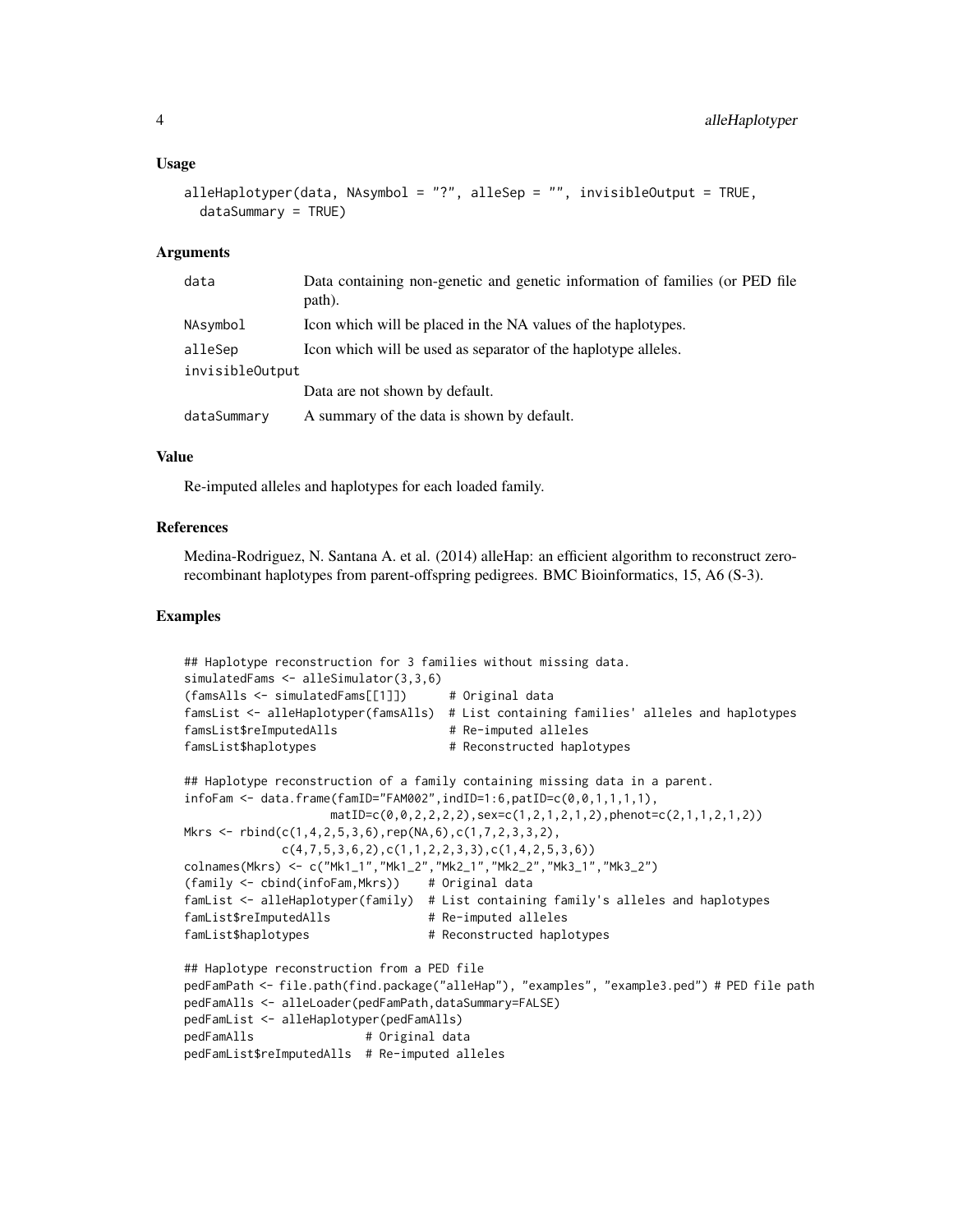# <span id="page-4-0"></span>all eImputer 5

pedFamList\$haplotypes # Reconstructed haplotypes

alleImputer *Imputation of missing alleles from a dataset composed by families.*

## **Description**

By analyzing all possible combinations of a parent-offspring pedigree in which parental and/or offspring genotypes may be missing; as long as one child was genotyped, in certain cases it is possible an unequivocal imputation of the missing genotypes both in parents and children.

#### Usage

```
alleImputer(data, invisibleOutput = TRUE, dataSummary = TRUE)
```
#### Arguments

| data            | Data containing the families' identifiers and the corresponding genetic data (or |
|-----------------|----------------------------------------------------------------------------------|
|                 | the path of the PED file).                                                       |
| invisibleOutput |                                                                                  |
|                 | Data are not shown by default.                                                   |
| dataSummary     | A summary of the data is shown by default.                                       |

# Value

Imputed markers, Homozygosity (HMZ) matrix, marker messages and number of unique alleles per marker.

#### **References**

Medina-Rodriguez, N. Santana A. et al. (2014) alleHap: an efficient algorithm to reconstruct zerorecombinant haplotypes from parent-offspring pedigrees. BMC Bioinformatics, 15, A6 (S-3).

# Examples

```
## Imputation of families containing parental missing data
simulatedFams <- alleSimulator(10,4,6,missParProb=0.2)
famsAlls <- simulatedFams[[1]] # Original data
alleImputer(famsAlls) # Imputed alleles (genotypes)
## Imputation of families containing offspring missing data
datasetAlls <- alleSimulator(10,4,6,missOffProb=0.2)
famsAlls <- simulatedFams[[1]] # Original data
alleImputer(famsAlls) # Imputed alleles (genotypes)
```
## Imputation of a family marker containing missing values in one parent and one child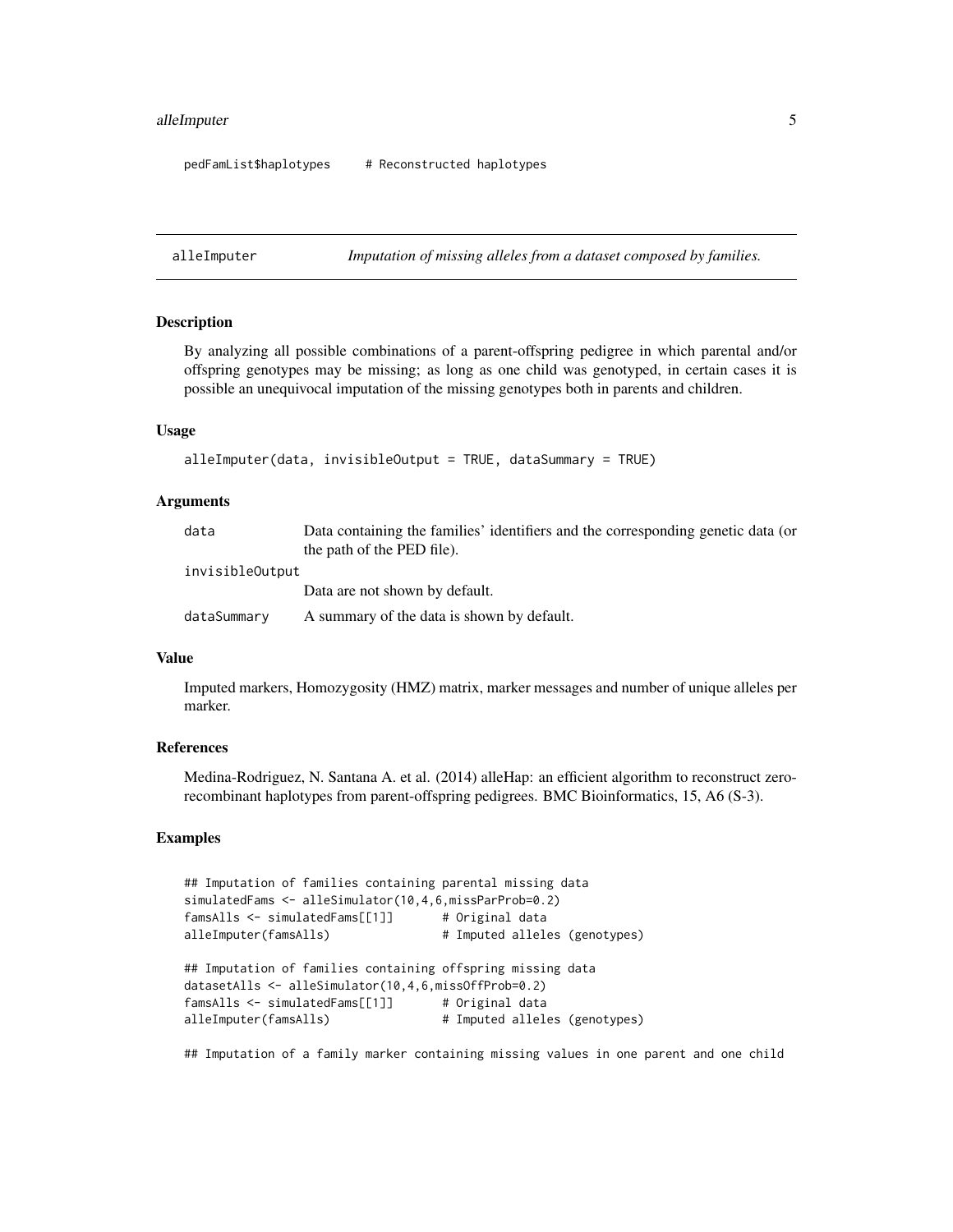```
infoFam <- data.frame(famID="FAM03",indID=1:5,patID=c(0,0,1,1,1),
                    matID=c(0,0,2,2,2),sex=c(1,2,1,2,1),phenot=0)
mkr <- rbined(flather=c(MA,NA), mother=c(1,3),child1=c(1,1),child2=c(2,3),child3=c(NA,NA))colnames(mkr) <- c("Mkr1_1","Mkr1_2")
famMkr <- cbind(infoFam,mkr) # Original data
alleImputer(famMkr) # Imputed alleles (genotypes)
```
alleLoader *Data loading of nuclear families (in .ped format)*

#### Description

The data to be loaded must be structured in .ped format and families must comprise by parentoffspring pedigrees.

#### Usage

```
alleLoader(data, invisibleOutput = TRUE, dataSummary = TRUE,
 missingValues = c(-9, -99))
```
#### Arguments

data Data to be loaded. invisibleOutput

|             | Data are not shown by default.                                                       |
|-------------|--------------------------------------------------------------------------------------|
| dataSummary | A summary of the data is shown by default.                                           |
|             | missing Values Specification of the character/numerical values which may be missing. |

#### Value

Loaded dataset.

#### References

Medina-Rodriguez, N. Santana A. et al. (2014) alleHap: an efficient algorithm to reconstruct zerorecombinant haplotypes from parent-offspring pedigrees. BMC Bioinformatics, 15, A6 (S-3).

# Examples

```
## Loading of a dataset in .ped format with alphabetical alleles (A,C,G,T)
example1 <- file.path(find.package("alleHap"), "examples", "example1.ped")
example1Alls <- alleLoader(example1)
head(example1Alls)
```

```
## Loading of a dataset in .ped format with numerical alleles
example2 <- file.path(find.package("alleHap"), "examples", "example2.ped")
```
<span id="page-5-0"></span>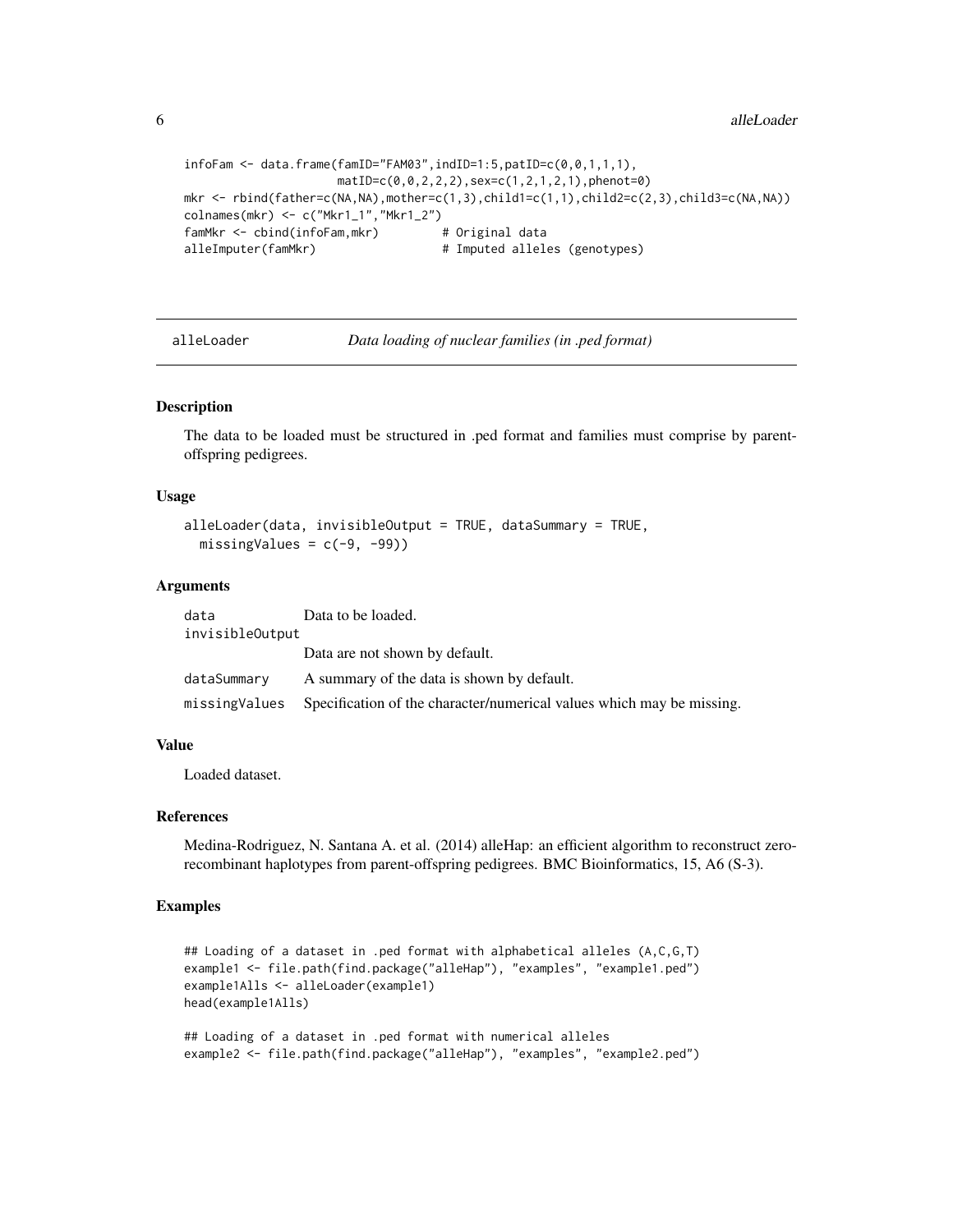#### <span id="page-6-0"></span>alleSimulator 7 and 2008 and 2008 and 2008 and 2008 and 2008 and 2008 and 2008 and 2008 and 2008 and 2008 and 2008 and 2008 and 2008 and 2008 and 2008 and 2008 and 2008 and 2008 and 2008 and 2008 and 2008 and 2008 and 2008

```
example2Alls <- alleLoader(example2)
head(example2Alls)
```
alleSimulator *Simulation of genetic data (alleles) and non-genetic data (family identifiers)*

# Description

Data simulation can be performed taking into account many different factors such as number of families to generate, number of markers (allele pairs), number of different alleles per marker, type of alleles (numeric or character), number of different haplotypes in the population, probability of parent/offspring missing genotypes, proportion of missing genotypes per individual, probability of being affected by disease and recombination rate.

# Usage

```
alleSimulator(nFams = 2, nChildren = NULL, nMarkers = 3,
  numAllperMrk = NULL, chrAlleles = TRUE, nHaplos = 1200,
 missParProb = 0, missOffProb = 0, ungenotPars = 0, ungenotOffs = 0,
 phenProb = 0.2, recombRate = 0, invisibleOutput = TRUE)
```
# Arguments

| nFams                  | Number of families to generate (integer: 11000+)                          |
|------------------------|---------------------------------------------------------------------------|
| nChildren              | Number of children of each family (integer: 17 or NULL)                   |
| nMarkers               | Number of markers or allele pairs to generate (integer: 11000+)           |
| numAllperMrk           | Number of different alleles per marker (vector or NULL)                   |
| chrAlleles             | Should alleles be expressed as characters A,C,G,T? (boolean: FALSE, TRUE) |
| nHaplos                | Number of different haplotypes in the population (numeric)                |
| missParProb            | Probability of parents' missing genotype (numeric: 01)                    |
| missOffProb            | Probability of offspring' missing genotype (numeric: 01)                  |
| ungenotPars            | Proportion of ungenotyped parents (numeric: 01)                           |
| ungenotOffs            | Proportion of ungenotyped offspring (numeric: 01)                         |
| phenProb               | Phenotype probability, e.g. being affected by disease (numeric: $0.1$ )   |
| recombRate             | Recombination rate (numeric: 01)                                          |
| <i>invisibleOutput</i> |                                                                           |
|                        | Data are not shown by default.                                            |

#### Value

Families' genotypes and haplotypes.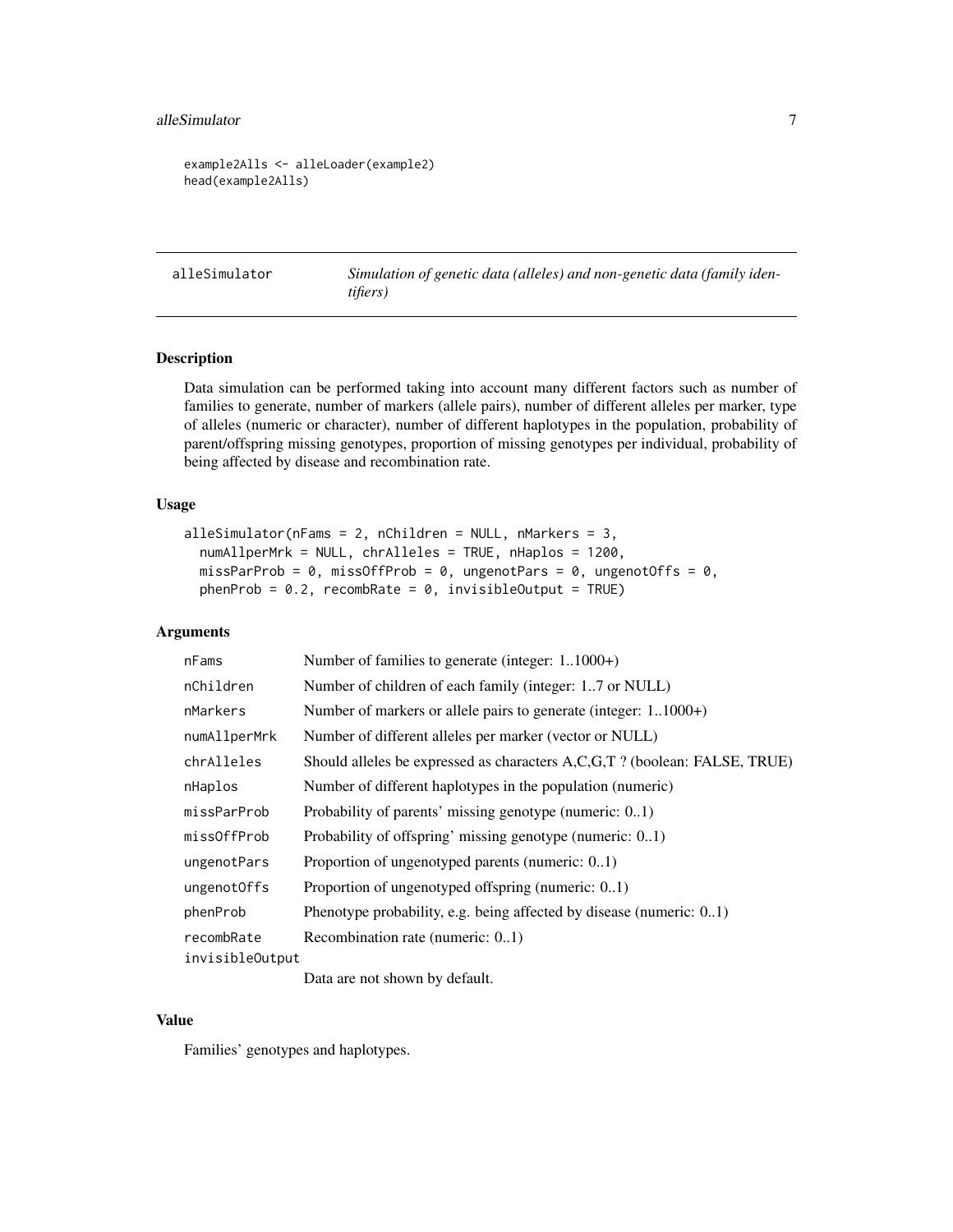# References

Medina-Rodriguez, N. Santana A. et al. (2014) alleHap: an efficient algorithm to reconstruct zerorecombinant haplotypes from parent-offspring pedigrees. BMC Bioinformatics, 15, A6 (S-3).

# Examples

```
## Generation of 5 simulated families with 2 children per family and 10 markers
simulatedFams <- alleSimulator(5,2,10) # List with simulated alleles and haplotypes
simulatedFams[[1]] # Alleles (genotypes) of the simulated families
simulatedFams[[2]] \qquad \qquad \qquad \qquad # Haplotypes of the simulated families
```